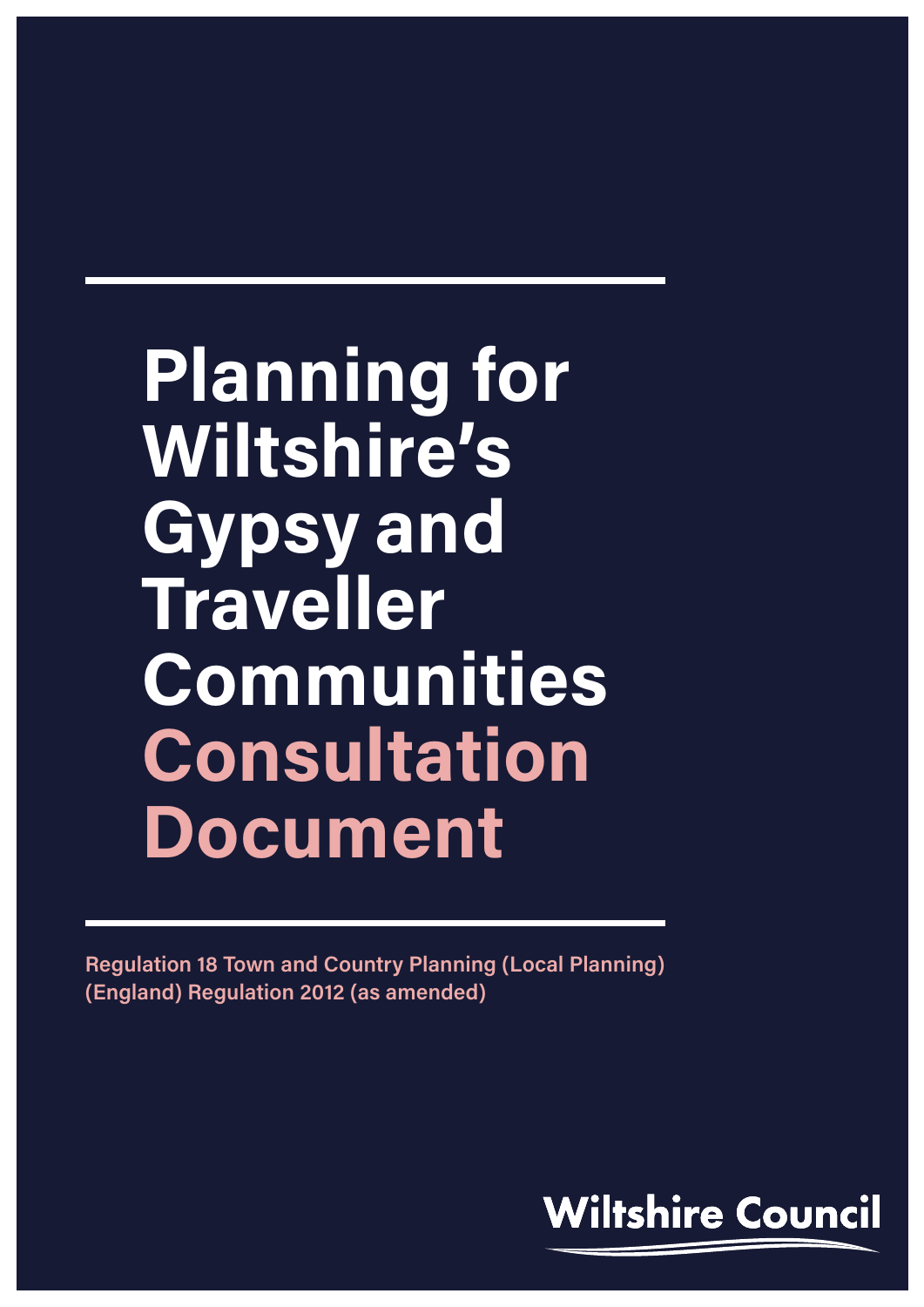### **Contents**

| <b>Planning for Wiltshire's Gypsy and Traveller Communities</b>       | 3 <sup>1</sup> |
|-----------------------------------------------------------------------|----------------|
| <b>Scope of the Plan</b>                                              | 4              |
| <b>Traveller communities in Wiltshire</b>                             | 4              |
| <b>Key Issue:</b><br>Why is it important to meet accommodation needs? | 6              |
| <b>Proposed Plan Objectives</b>                                       | $\overline{7}$ |
| <b>Permanent Accommodation Requirements</b>                           | 8              |
| <b>Temporary Accommodation Requirements</b>                           | 9              |
| Proposed approach to meeting accommodation needs                      | 10             |
| <b>Call for Sites</b>                                                 | 15             |
| <b>Next steps</b>                                                     | 15             |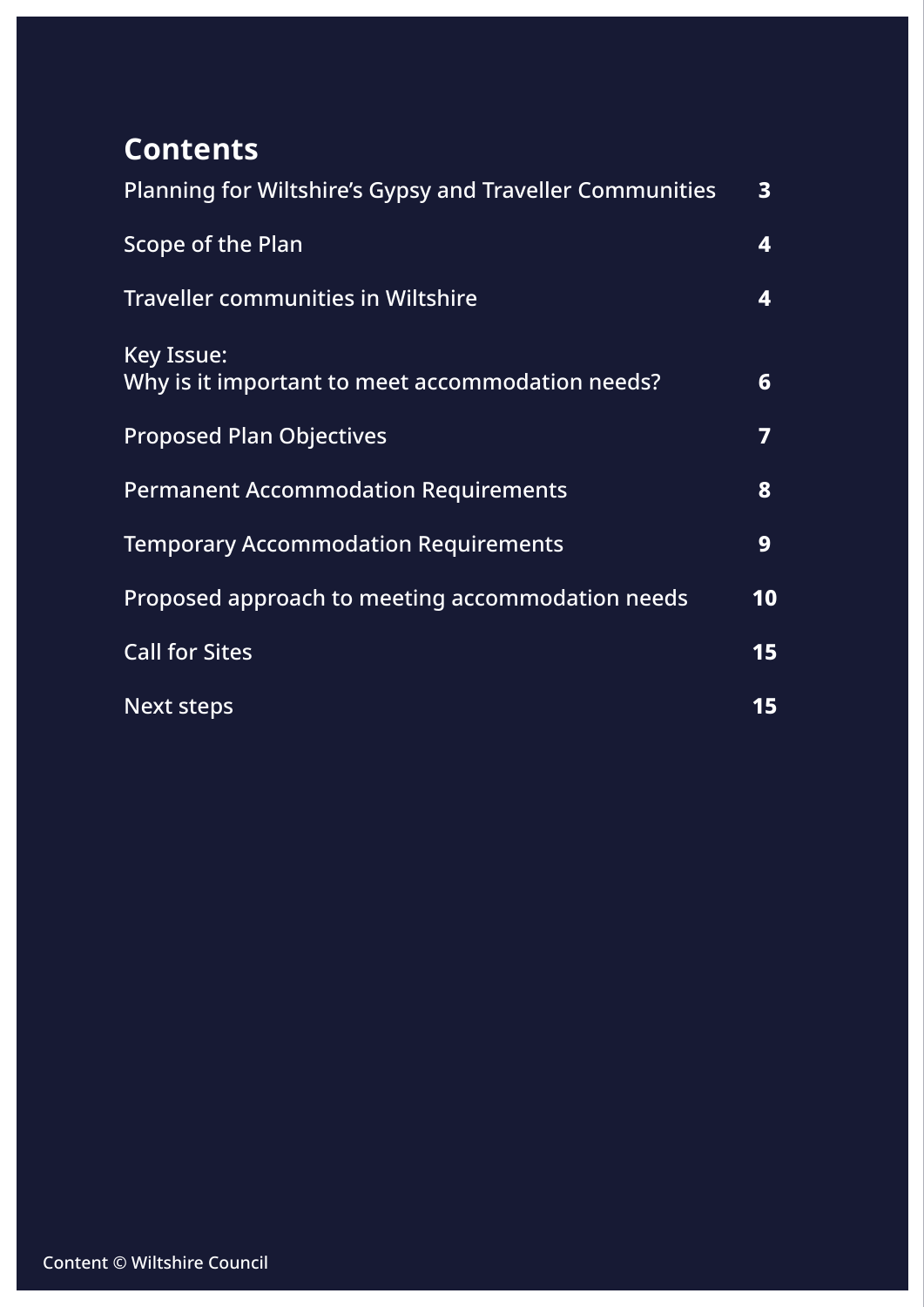### <span id="page-2-0"></span>**Planning for Wiltshire's Gypsy and Traveller Communities**

Wiltshire Council is preparing a Plan to address the accommodation needs of the Gypsy and Traveller communities in Wiltshire and is seeking your views to inform the content of the Plan.

#### **Definition of terms:**

For the purposes of this document: "travellers" means "gypsies and travellers" and "travelling showpeople" as defined in Annex 1 of the Government's Planning Policy for Traveller Sites, August 2015, summarised below.

"Pitch" means a pitch on a "gypsy and traveller" site and "plot" means a pitch on a "travelling showpeople" site (often called a "yard"). This terminology differentiates between residential pitches for "gypsies and travellers" and mixeduse plots for "travelling showpeople", which may need to incorporate space to be split to allow for the storage of equipment.

#### **Annex 1, Planning Policy for Traveller Sites**

For the purpose of this planning policy "gypsies and travellers" means:

Persons of nomadic habit of life whatever their race or origin, including such persons who on grounds only of their own or their family's or dependants' educational or health needs or old age have ceased to travel temporarily, but excluding members of an organised group of travelling showpeople or circus people travelling together as such.

In determining whether persons are "gypsies and travellers" for the purposes of this planning policy, consideration should be given to the following issues amongst other relevant matters:

- **a)** Whether they previously led a nomadic habit of life.
- **b)** The reasons for ceasing their nomadic habit of life.
- **c)** Whether there is an intention of living a nomadic habit of life in the future, and if so, how soon and in what circumstances.

#### For the purposes of this planning policy, "travelling showpeople" means:

Members of a group organised for the purposes of holding fairs, circuses or shows (whether or not travelling together as such). This includes such persons who on the grounds of their own or their family's or dependants' more localised pattern of trading, educational or health needs or old age have ceased to travel temporarily, but excludes Gypsies and Travellers as defined above.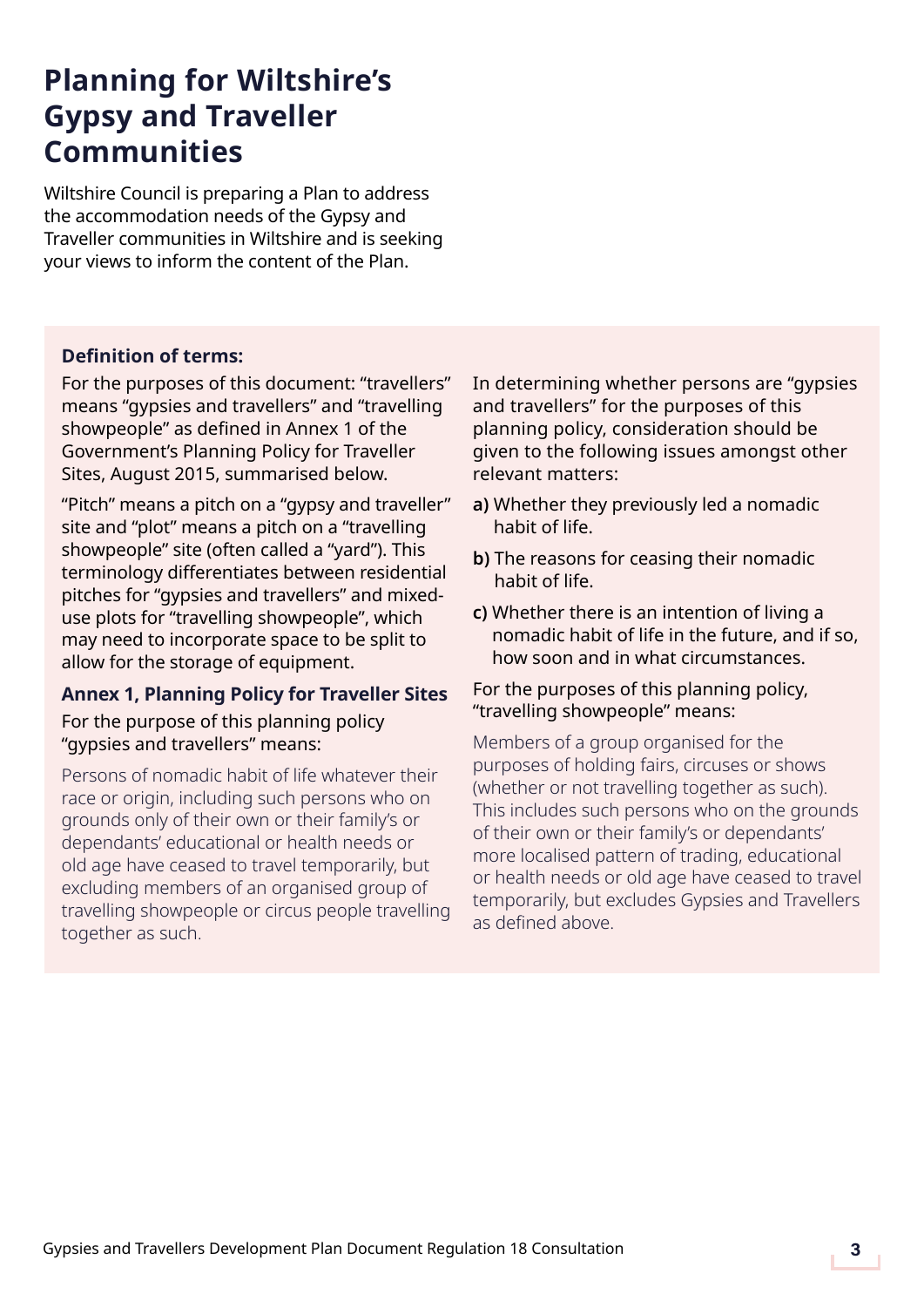### <span id="page-3-0"></span>**Scope of the Plan**

This Plan will identify accommodation needs for travellers to 2036. It will identify sites and broad locations for growth to meet permanent and temporary accommodation needs and review Core Policy 47 'Meeting the needs of Gypsies and Travellers' of the Wiltshire Core Strategy.

This accords with Government policy in Planning Policy for Traveller Sites (PPTS) and the National Planning Policy Framework (NPPF).

The Plan does not cover boaters. Boater requirements will be addressed in the Local Plan.

This consultation document is the first step in developing the plan. It is not a draft Plan but seeks your views on the approach proposed by the Council to developing the Plan.

### **Question one:** Do you have any comments on what the Plan should contain?

### **Traveller communities in Wiltshire**

In response to the Census 2011, 757 people in Wiltshire self-identified as Gypsy or Irish Traveller. This number is now likely to be higher since the last Census was undertaken almost 10 years ago.

Most travellers in Wiltshire are English Travellers, Romany Gypsies, and Irish Travellers. They are a diverse group of communities which share some features but have their own histories and traditions. A key common feature is nomadism. Under the Equality Act 2010, several groups have recognition as ethnic groups protected against discrimination. These include English, Welsh and Scottish Gypsy Travellers, Irish Travellers, and Romany Gypsies and Roma people. Travellers history, heritage and traditions distinguish them from settled communities.



New Age Travellers can also be found in Wiltshire. Their origins lie in the 1960s counter culture and they are distinct from ethnic travellers. New Age Travellers are more transient with numbers increasing during the summer months, for example around the Summer Solstice.

Distinct again from these groups are travelling showpeople. They run fairs, circuses or shows, and their presence in Wiltshire goes back many years.

Travellers live on a mix of local authority sites, privately owned sites and unauthorised sites as shown on **Figure 1** on the next page. Most private sites are small but local authoritymanaged sites are larger. Most sites lie within the north and west of Wiltshire, and around Salisbury. There are also travellers who live in 'bricks and mortar' housing.

Many travellers pursue an active itinerant lifestyle and are mainly self-employed. However, these traditional patterns are changing whereby travellers have become increasingly settled, which increases the need for new sites.

In addition to travellers who have a settled base in Wiltshire, groups travel through the county. This can result in temporary unauthorised encampments on private or public land. The number and location of encampments varies year on year.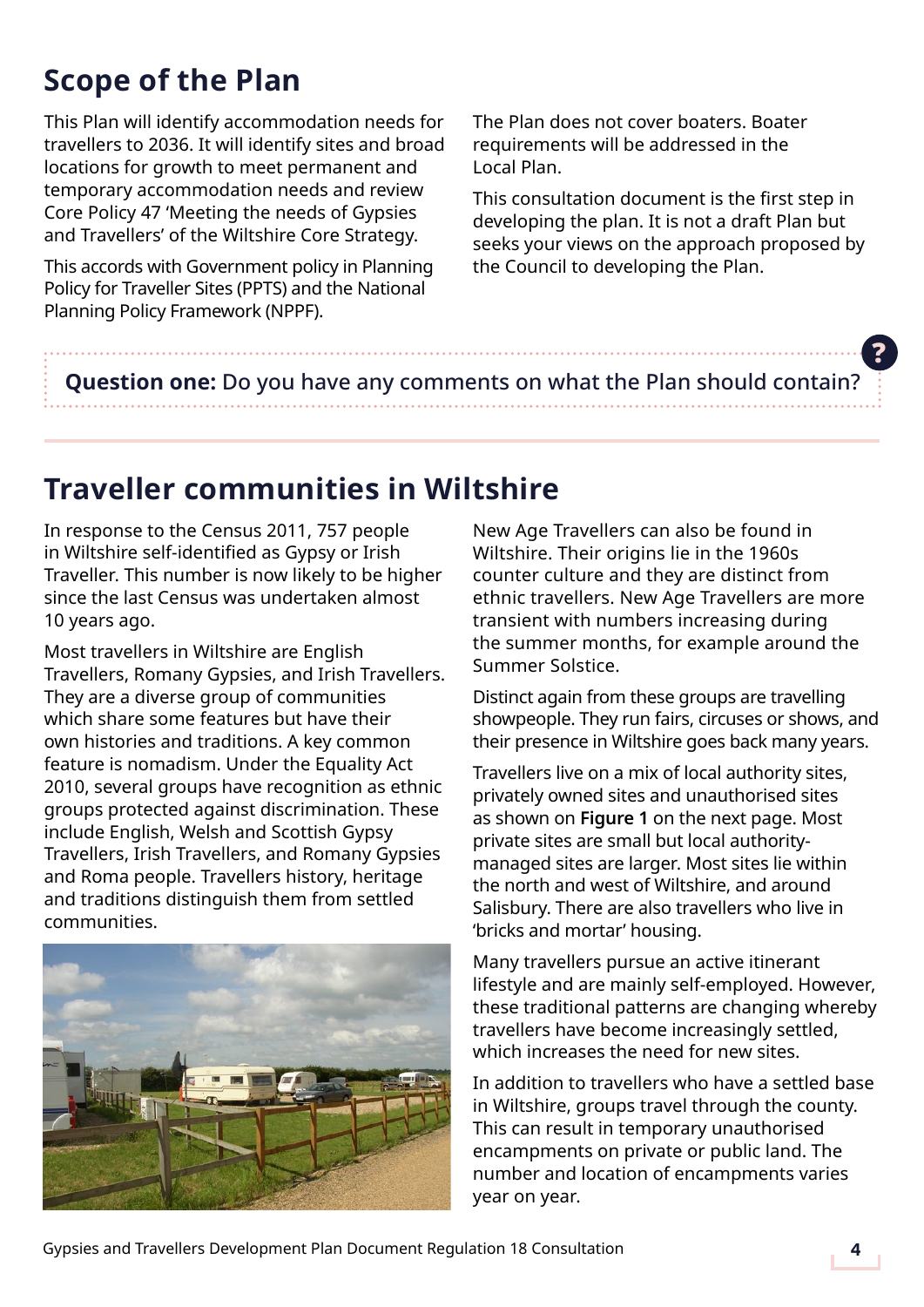

Source: Wiltshire Gypsy and Traveller Accommodation Assessment (June 2020), Opinion Research Services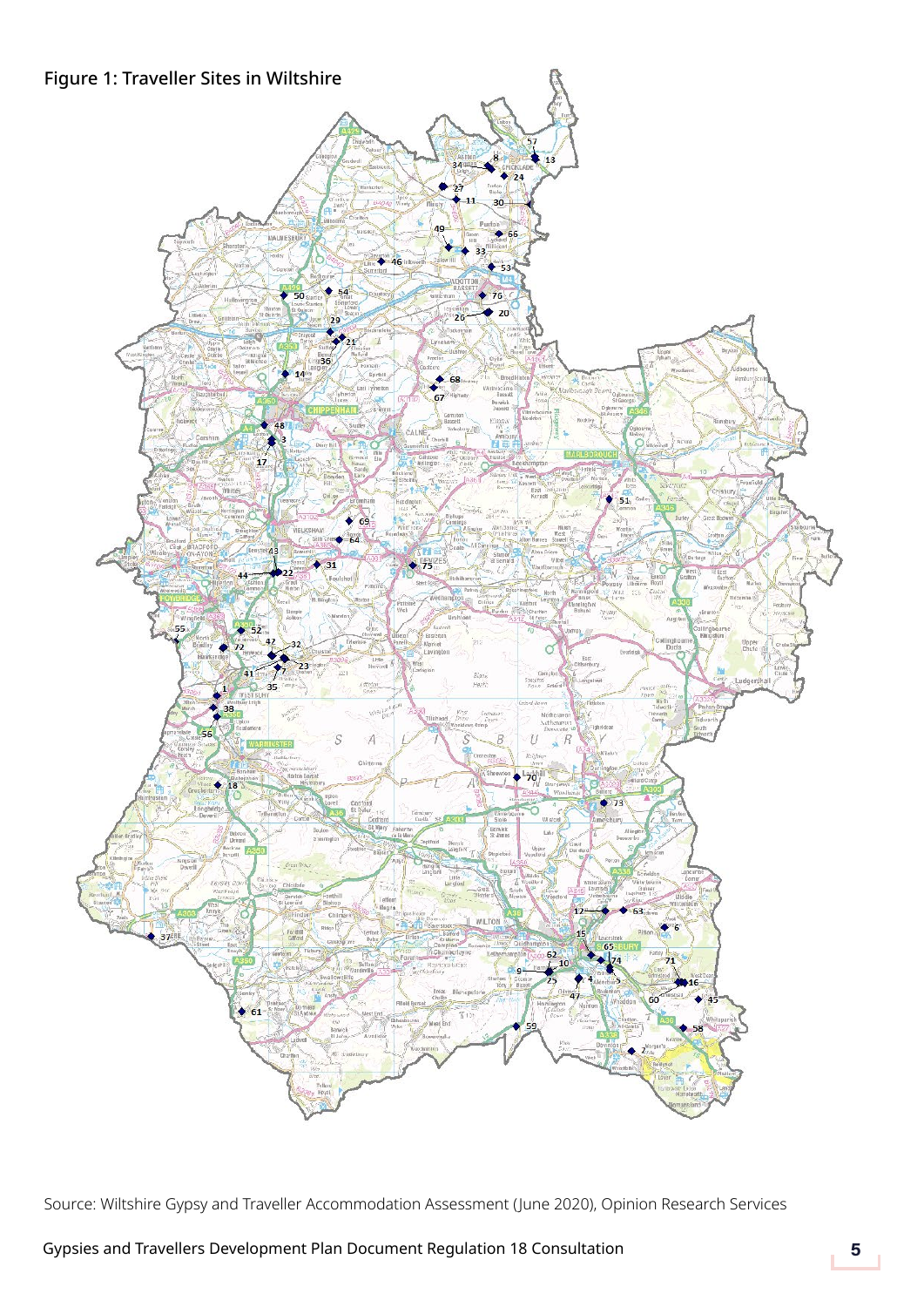### <span id="page-5-0"></span>**Key Issue: Why is it important to meet accommodation needs?**

Having no permanent accommodation can adversely affect any traveller. Providing permanent and temporary accommodation improves the ability to meet other primary needs, especially health, education and access to employment. Accommodation does also enable gypsies and travellers to continue to live a nomadic life.

There is evidence that ethnic gypsies and travellers in particular suffer from significant health inequality, nationally and locally.

'Having nowhere to go' and living on unauthorised sites or encampments can have a direct effect on mental and physical health. Most recently the coronavirus pandemic has highlighted the vulnerability of some travellers due to the lack of access to sanitation, clean water and shelter. This Plan can contribute to improving traveller health through meeting accommodation need on lawful sites. It can also ensure that sites have a minimum standard of basic amenities.

Ethnic gypsies and travellers have the highest proportion of people with no formal qualifications when compared with any other ethnic group in the United Kingdom. Gypsy and traveller children show the lowest attainment of all ethnic groups throughout schooling for example; however, families are increasingly seeking to secure primary school education as a minimum.

A settled base does provide children with a secure environment for learning and accessing school. Meeting accommodation needs can also improve education opportunities for adults and lead to employment options and opportunities outside self-employment.



Figure 2: Inequalities in health amongst ethnic gypsies and travellers

Source: Wiltshire Gypsy, Roma, Traveller and Boater Strategy 2020-2025

Gypsies and Travellers Development Plan Document Regulation 18 Consultation **6**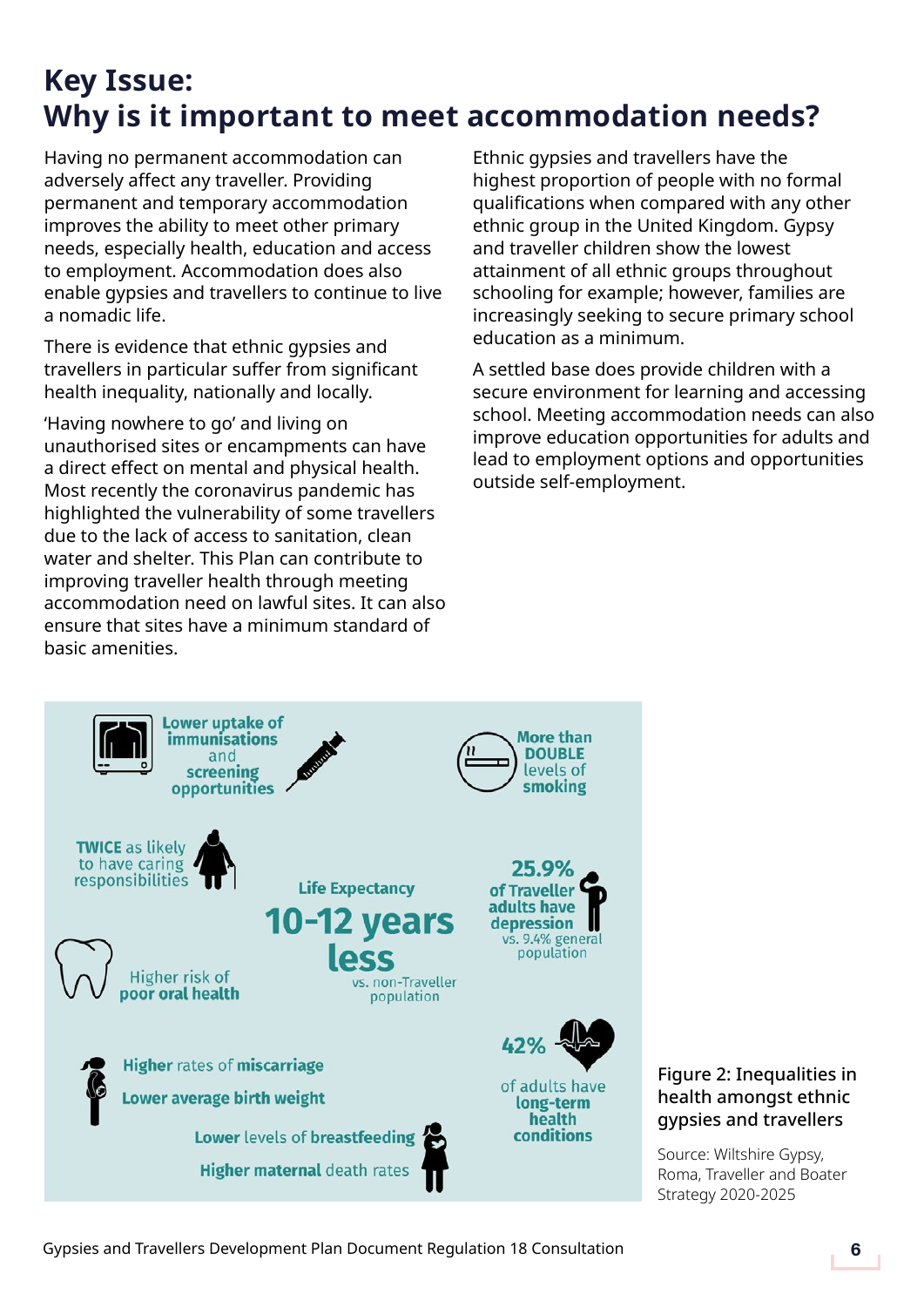### <span id="page-6-0"></span>**Proposed Plan Objectives**

Two key priorities within the Wiltshire Council Business Plan (Wiltshire Council, 2017) are creating strong communities, and protecting the vulnerable. The adopted Core Strategy's contains the objectives to providing everyone with access to a decent affordable home; and helping to build resilient communities. The Government's overarching aim is to ensure fair and equal treatment for travellers, in a way that facilitates the traditional and nomadic way of life of travellers while respecting the interests of the settled community (paragraph 3, PPTS).

In respect to traveller sites, the Government in summary - requires us to

- Assess accommodation needs of travellers
- Identify land in the right locations to meet need through sustainable development
- Address unauthorised encampments
- Reduce tensions between traveller and settled communities in plan-making and decisiontaking (paragraph 4, PPTS).

Our Plan objectives are consistent with these aims and objectives:

#### **Objective 1 - Meeting needs for permanent accommodation:**

To meet identified accommodation need for gypsy and traveller pitches and travelling showpeople plots to 2036 through site allocations or broad locations for growth; and to provide a framework for assessing proposals.

#### **Objective 2 - Making provision for temporary accommodation:**

To provide three emergency stopping sites for temporary accommodation.

#### **Objective 3 – Site location:**

To provide well-designed sites in keeping with their surroundings, and in appropriate and sustainable locations with good access to facilities and services; which respect both the interests of the settled and traveller communities.

**Question two:** Do you agree with these objectives? Please explain your answer.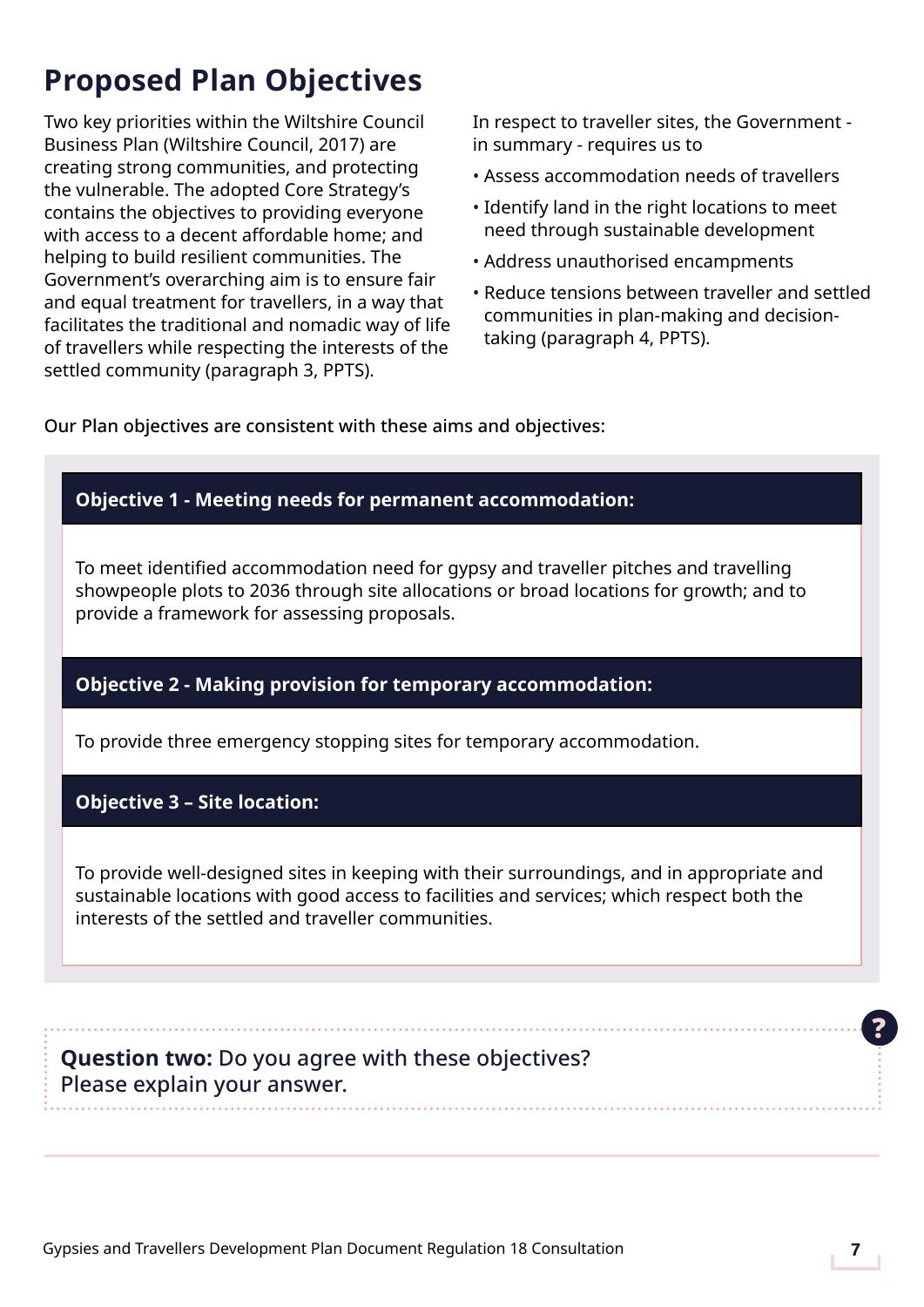### <span id="page-7-0"></span>**Permanent accommodation requirements**

In June 2020, we completed a **[Gypsy and](https://www.wiltshire.gov.uk/planning-gypsy-travellers)  [Traveller Accommodation Assessment \(GTAA\)](https://www.wiltshire.gov.uk/planning-gypsy-travellers)** which is published alongside this consultation document. This study provides the evidence on accommodation need that we will plan for from

The GTAA is based on interviews with traveller households that were undertaken on sites and

2019 to 2036.

yards in Wiltshire. It identifies accommodation need for households that meet the definition of gypsies and travellers and travelling showpeople in Annex 1 of Planning Policy for Traveller Sites; households who do not; and households that could not be determined.

Tables 1 to 5 below set out the identified accommodation needs in Wiltshire.

#### **Gypsies and Traveller Accommodation Requirements 2019-36**

| <b>Table 1: Permanent pitch requirements of</b><br>gypsy and traveller households<br>meeting the planning definition |             |                |
|----------------------------------------------------------------------------------------------------------------------|-------------|----------------|
| Years                                                                                                                |             | <b>Pitches</b> |
| $0 - 5$                                                                                                              | $2019 - 23$ | 76             |
| $6 - 10$                                                                                                             | $2024 - 28$ | 22             |
| $11 - 15$                                                                                                            | $2029 - 33$ | 21             |
| $16 - 18$                                                                                                            | 2034 - 36   | 13             |
| Total                                                                                                                |             | 132            |

76 pitches are required in the first five years for households meeting the planning definition. Need occurring after year five results from household formation.

The GTAA also identifies need from gypsy and traveller households who do not meet the planning definition but may be protected under equality legislation as ethnic gypsies or travellers. It is proposed that their need is addressed in this Plan as it would otherwise persist.

| <b>Table 2: Accommodation need for Gypsy</b><br>and Traveller households that did<br>not meet the planning definition |             |                |
|-----------------------------------------------------------------------------------------------------------------------|-------------|----------------|
| Years                                                                                                                 |             | <b>Pitches</b> |
| $0 - 5$                                                                                                               | $2019 - 23$ | 21             |
| $6 - 10$                                                                                                              | $2024 - 28$ | 23             |
| $11 - 15$                                                                                                             | $2029 - 33$ | 26             |
| $16 - 18$                                                                                                             | $2034 - 36$ | 8              |
| Total                                                                                                                 |             | 78             |

The GTAA also identifies need from households who could not be interviewed but might meet the planning definition. Need occurring after year five results from household formation. The GTAA recommends that this need is addressed through the planning application process as it is not possible for the Plan to allocate land for undetermined need. Any applications could be assessed against criteria presented below.

#### **Table 3:** Permanent pitch requirements of undetermined gypsy and traveller households

| Years        |             | <b>Pitches</b> |
|--------------|-------------|----------------|
| $0 - 5$      | $2019 - 23$ | 14             |
| $6 - 10$     | $2024 - 28$ | 6              |
| $11 - 15$    | $2029 - 33$ | 6              |
| $16 - 18$    | $2034 - 36$ | з              |
| <b>Total</b> |             | 29             |

#### **Accommodation Requirements for Travelling Showpeople**

| <b>Table 4: Permanent plot requirements of</b><br>showpeople households meeting<br>the planning definition |             |                |
|------------------------------------------------------------------------------------------------------------|-------------|----------------|
| Years                                                                                                      |             | <b>Pitches</b> |
| $0 - 5$                                                                                                    | $2019 - 23$ | 10             |
| $6 - 10$                                                                                                   | $2024 - 28$ |                |
| $11 - 15$                                                                                                  | $2029 - 33$ |                |
| $16 - 18$                                                                                                  | $2034 - 36$ |                |
| Total                                                                                                      |             | 12             |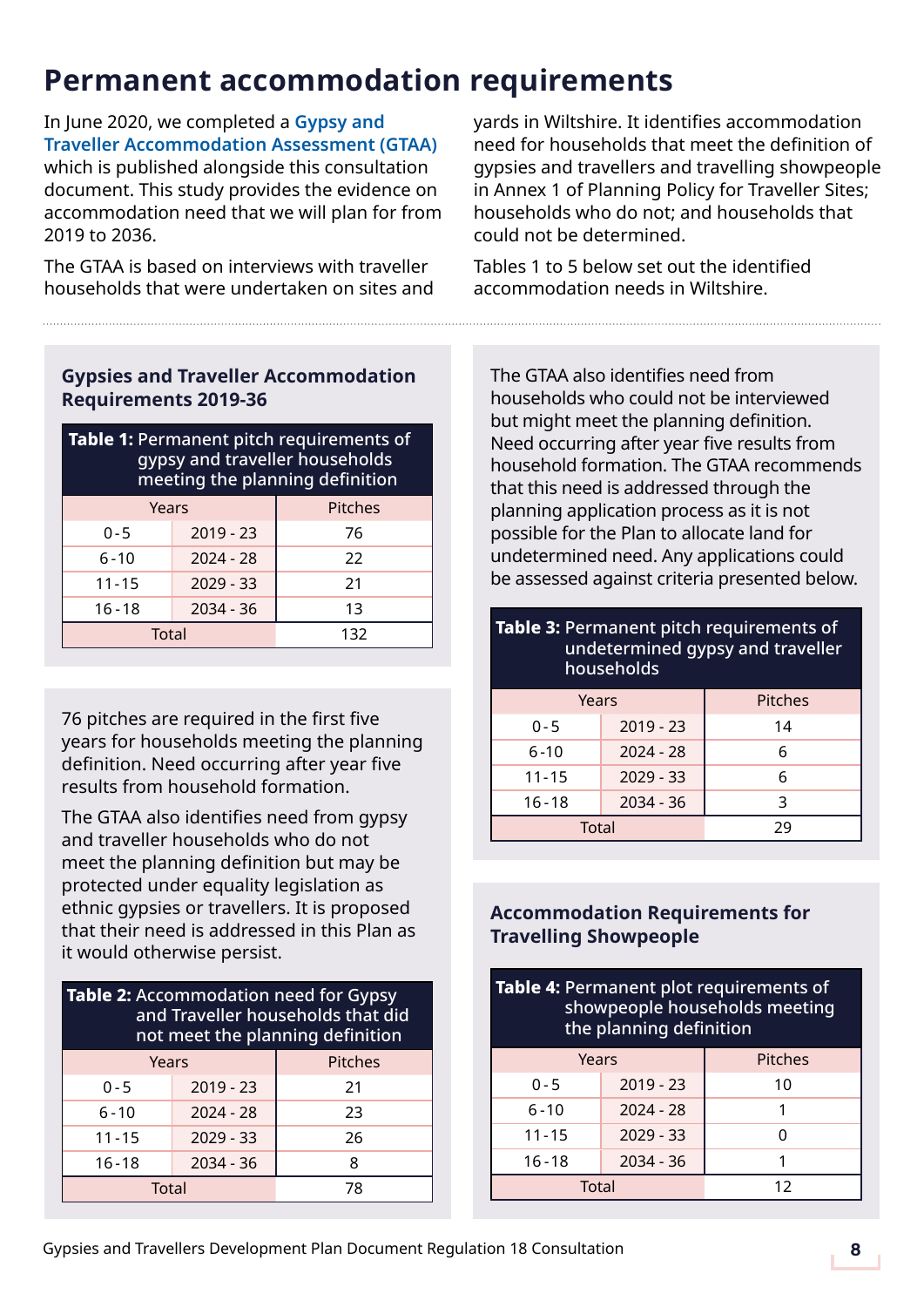<span id="page-8-0"></span>Ten plots for showpeople meeting the planning definition are required in the first five years. Need occurring after year five results from household formation.

Consistent with the approach for gypsies and travellers, the identified need for two plots from undetermined households could be considered through the planning application process.

| <b>Table 4: Permanent plot requirements</b><br>of undetermined showpeople<br>households |             |                |
|-----------------------------------------------------------------------------------------|-------------|----------------|
| Years                                                                                   |             | <b>Pitches</b> |
| $0 - 5$                                                                                 | $2019 - 23$ |                |
| $6 - 10$                                                                                | $2024 - 28$ |                |
| $11 - 15$                                                                               | $2029 - 33$ | ŋ              |
| $16 - 18$                                                                               | $2034 - 36$ |                |
| Total                                                                                   |             | っ              |

There are no showpeople households with accommodation need who do not meet the planning definition.

**Question three:** Do you support the above GTAA findings? Please explain your answer.

**?** 

### **Temporary accommodation requirements**

Temporary accommodation can offer a safe place to stay for transient travellers. Where groups or individuals travel through the county this can result in unauthorised encampments.

The GTAA shows that there was a total of 155 unauthorised encampments in 2016, 296 encampments in 2017, 225 encampments in 2018 and 161 encampments between January and September 2019.

The GTAA proposes that we provide three emergency stopping sites in the north, west and south of Wiltshire to meet temporary accommodation need. They should offer temporary stay for transient travellers and assist in managing unauthorised encampments. No set number of pitches are proposed in the GTAA.

**Question four:** Do you agree or disagree with the proposal to provide three sites? Please explain your answer.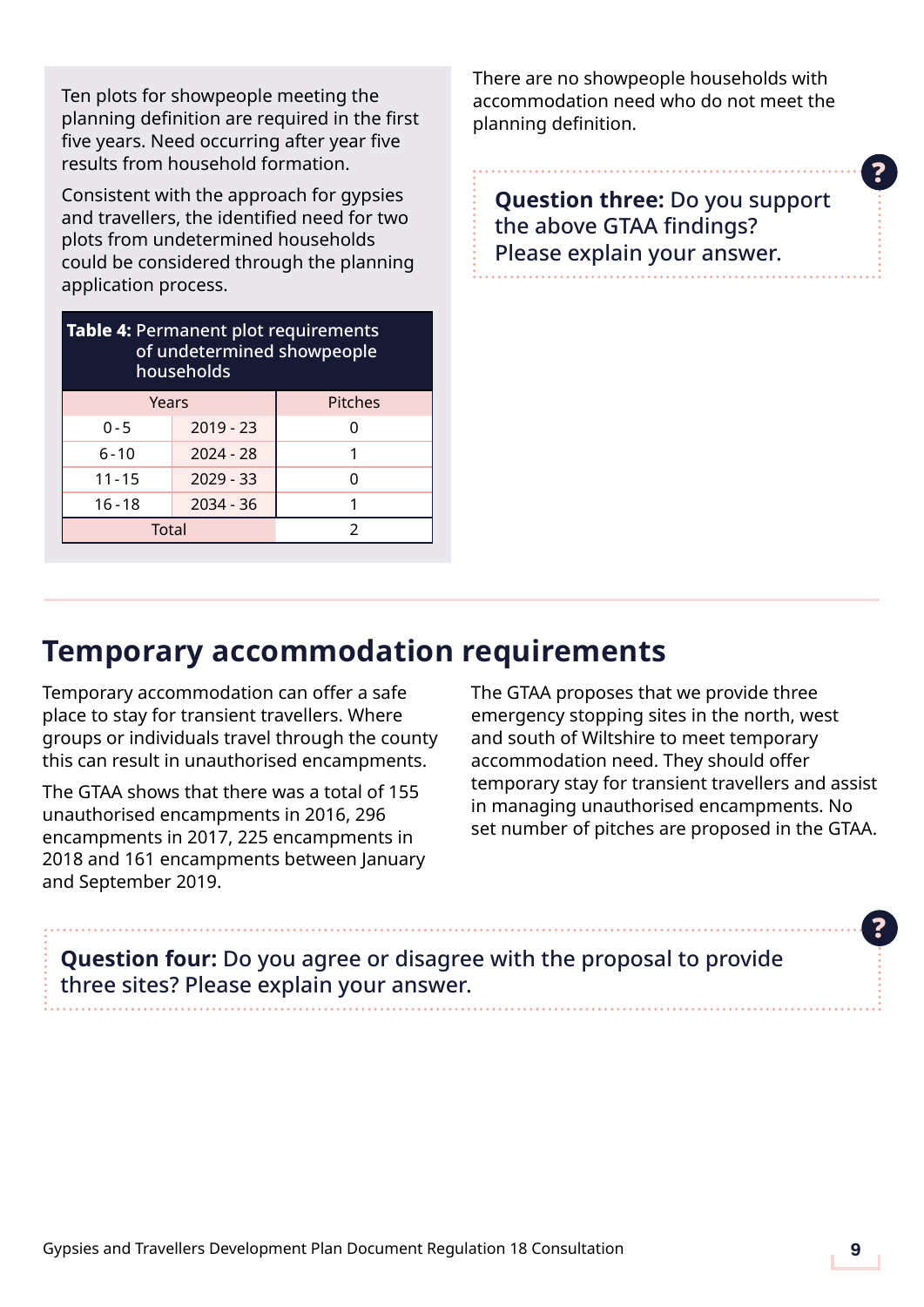### <span id="page-9-0"></span>**Proposed approach to meeting accommodation needs**

Accommodation needs must be met on authorised pitches and plots. Pitches for travellers ordinarily include space for a static caravan, a tourer, car parking, a dayroom and open space. The GTAA advises that teenage children's accommodation needs can sometimes be met through provision of a touring caravan. Similarly, single adults may not need a formal pitch, but their accommodation needs could be met through provision of additional touring caravans.

Plots for travelling showpeople also include the above but tend to be larger and require more space for equipment such as fairs and rides stored on-site.

Commonly there is a desire for households to remain on a family site. It is therefore proposed to intensify existing lawful sites in the first instance to meet requirements. These sites already benefit from planning permission and could potentially take up more development.



Unauthorised sites will be assessed to see if they can be regularised through an allocation in the plan. Both assessments will be undertaken based on a review of criteria in the adopted Wiltshire Core Strategy, Core Policy 47.

We anticipate that most of the first five-year requirements could be met in this way. This also works in the interest of the best and most efficient use of land.

Any residual requirements are proposed to be met through new site allocations or by way of identifying broad locations for growth in the plan. At present we cannot be sure precisely how many new sites will be needed as this depends on the ability of existing sites to accommodate new development; and the availability of suitable and deliverable land.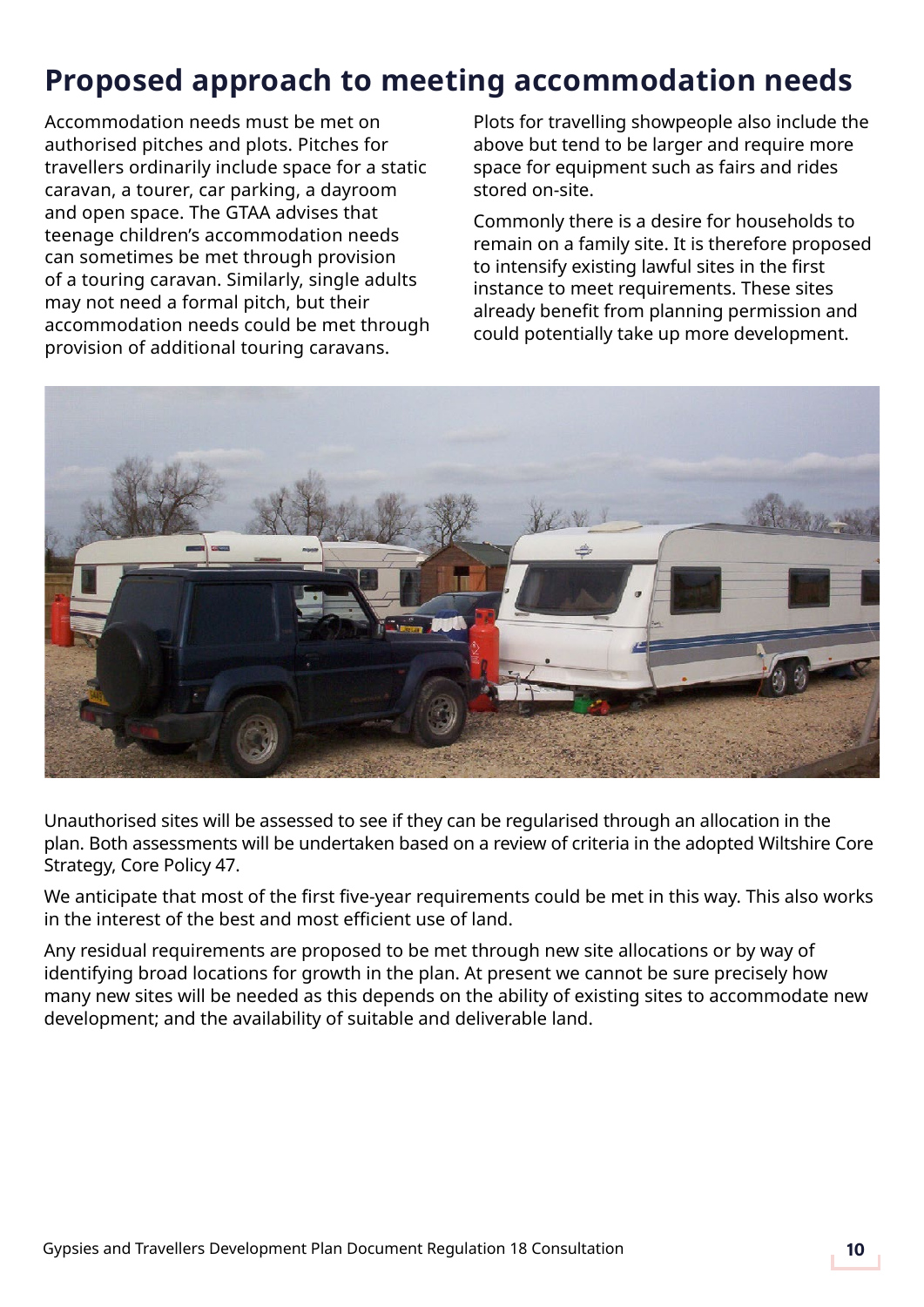

#### **New sites for permanent pitches**

It is proposed that new sites for travellers (including travelling showpeople) will be small and offer the opportunity for family-owned pitches and plots. Feedback from travellers received before emphasised that this is preferred to large sites.

New sites must comply with site assessment criteria below. In addition to new sites, broad locations for growth could be areas or existing sites where new pitches or plots are supported in principle, subject to planning permission.

**Question five:** Do you agree with the proposed approach to meeting accommodation need? Please explain your answer.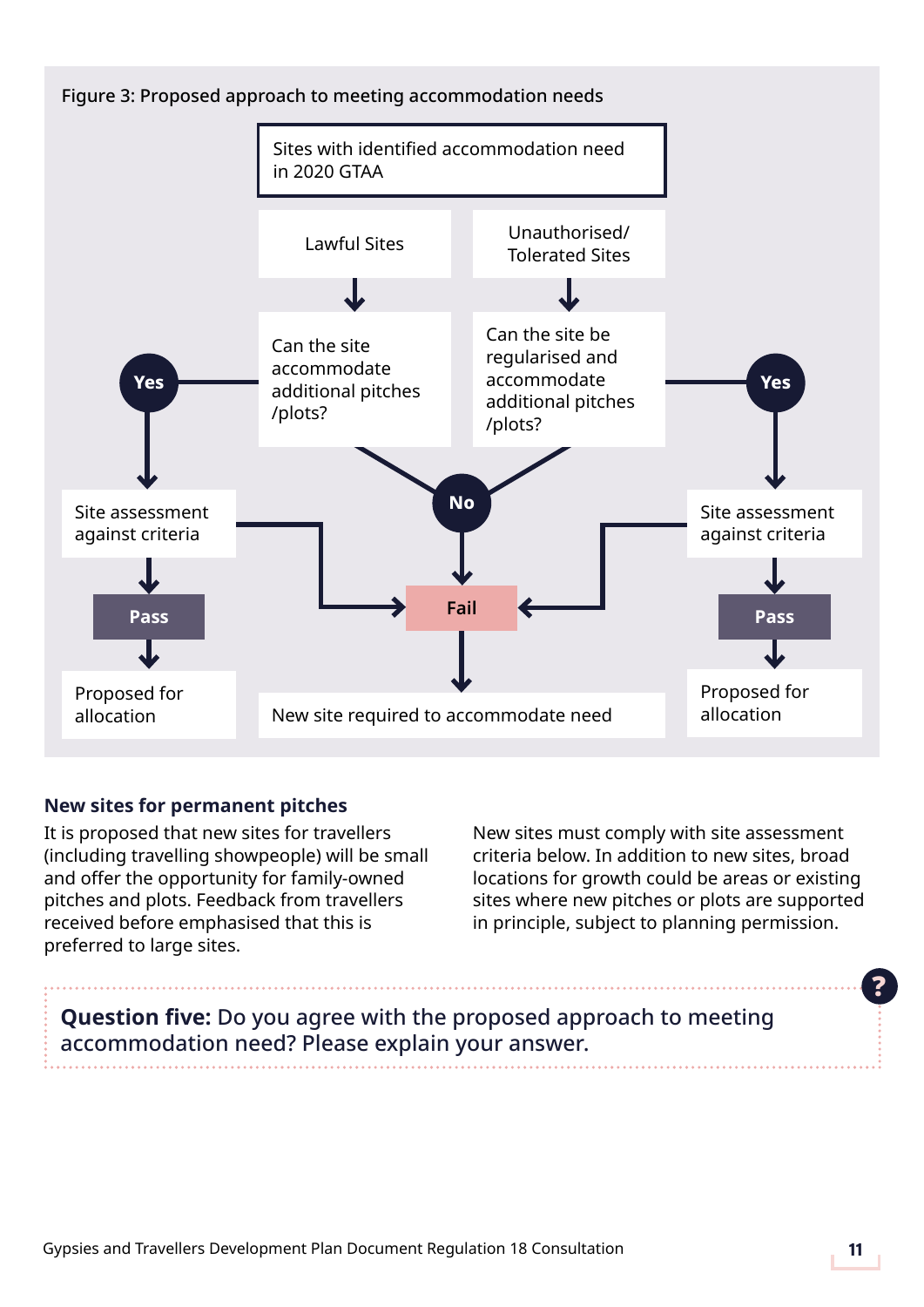#### **Site assessment criteria for permanent sites**

We are reviewing the criteria in Core Policy 47 in the adopted Wiltshire Core Strategy and propose to include them in the Plan. Since the Core Strategy was adopted, national planning policy has been revised so some criteria may require changes to ensure consistency. We also know from the planning application process that some criteria may need to be reviewed in the interest of clarity. The purpose of the criteria is to:

- Inform site assessments for site intensification
- Inform assessment of unauthorised sites
- Inform assessment of candidate new sites
- Inform determination of planning applications

We would welcome your views on the criteria and the changes we are proposing:

Proposals for new gypsy and traveller pitches or travelling showpeople plots/yards will only be granted where there is no conflict with other planning policies and where no barrier to development exists. New development should be situated in sustainable locations. Where proposals satisfy the following general criteria, they will be considered favourably:

**i.** Priority must be given to effective use of previously developed land over greenfield land. This can include land last occupied by farmyards.

> (New criterion: In the interest of protecting undeveloped land. This new criterion does not preclude the use of greenfield sites but would require evidence that previously developed land has been considered.)

- **ii.** No significant barriers to development exist in terms of flooding, poor drainage, poor ground stability or proximity to other hazardous land or installation where conventional housing would not be suitable.
- **iii.** It is served by a safe and convenient vehicular and pedestrian access. The proposal should not result in significant hazard to other road users.
- **iv.** The site can be properly serviced and is supplied with essential services, such as water, power, sewerage and drainage, and waste disposal. Where possible, sites should connect to mains.

(Reason: To ensure that wherever possible, mains connections are achieved in the interest of sustainable development.)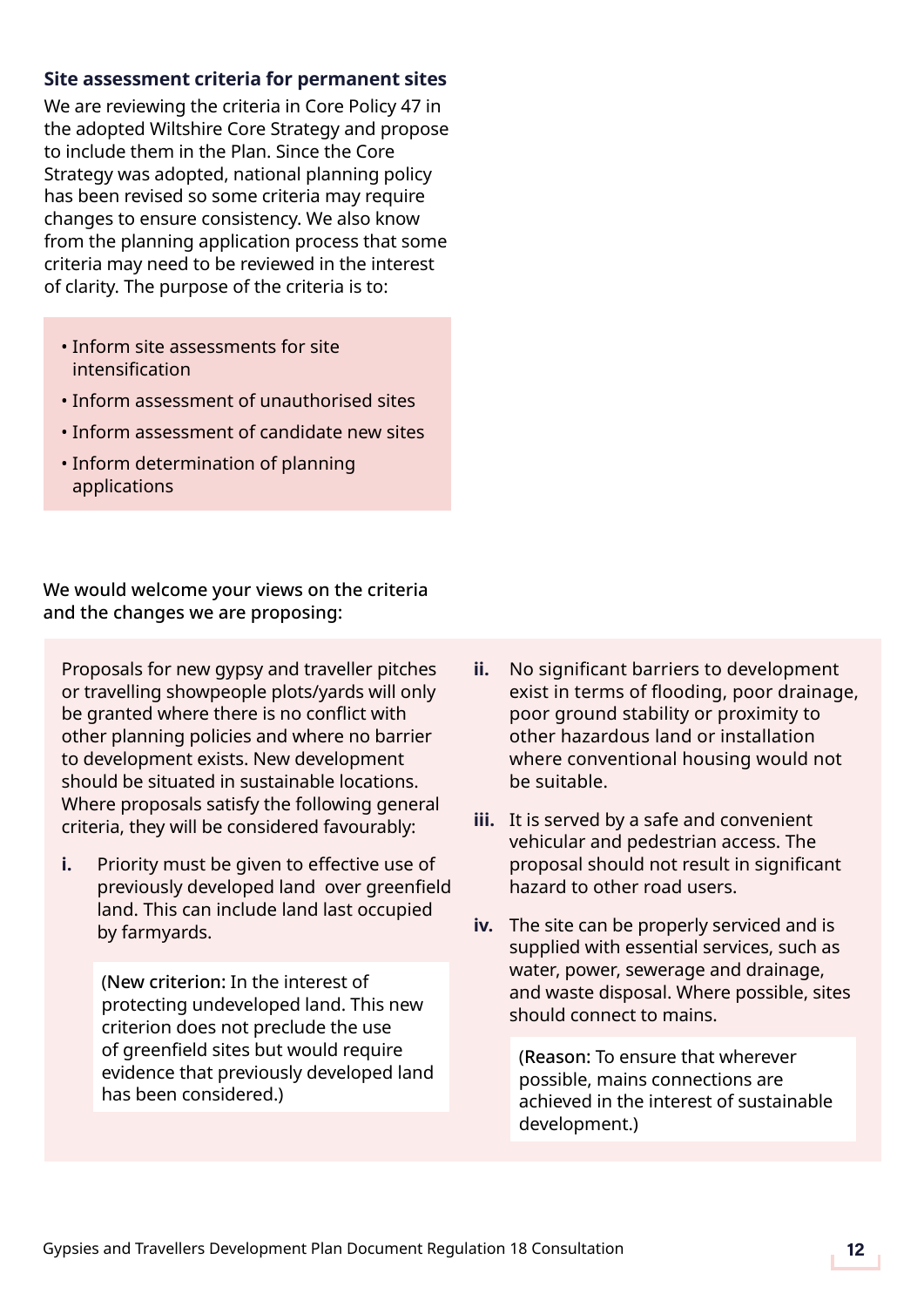- **v.** The site must also be large enough to provide adequate vehicle parking, including circulation space, along with residential amenity and play areas.
- **vi.** It is located in, or within three kilometres to, settlements that offer a range of local services and community facilities, in particular schools and essential health services.

(Reason: Our evidence shows that sites which were granted permission, and those that were subject to appeal decisions, predominantly fall within three kilometres of a primary school and GP surgery. The proposed change would clarify what constitutes a reasonable distance.)

**vii.** It will not have an unacceptable impact on the character and appearance of the landscape and the amenity of neighbouring properties and is sensitively designed to mitigate any impact on its surroundings.

- **viii.** Adequate levels of privacy should be provided for occupiers.
- **ix.** Development of the site should be appropriate to the scale and character of its surroundings and existing nearby settlements.
- **x.** The site should not compromise a nationally or internationally recognised designation nor have the potential for adverse effects on river quality, biodiversity or archaeology.

In assessing sites for travelling showpeople or where mixed-uses are proposed, the site and its surrounding context are suitable for mixed residential and business uses, including storage required and/or land required for exercising animals, and would not result in an unacceptable loss of amenity and adverse impact on the safety and amenity of the site's occupants and neighbouring properties.

**Question six:** Do you agree with the proposed criteria? Please explain your answer.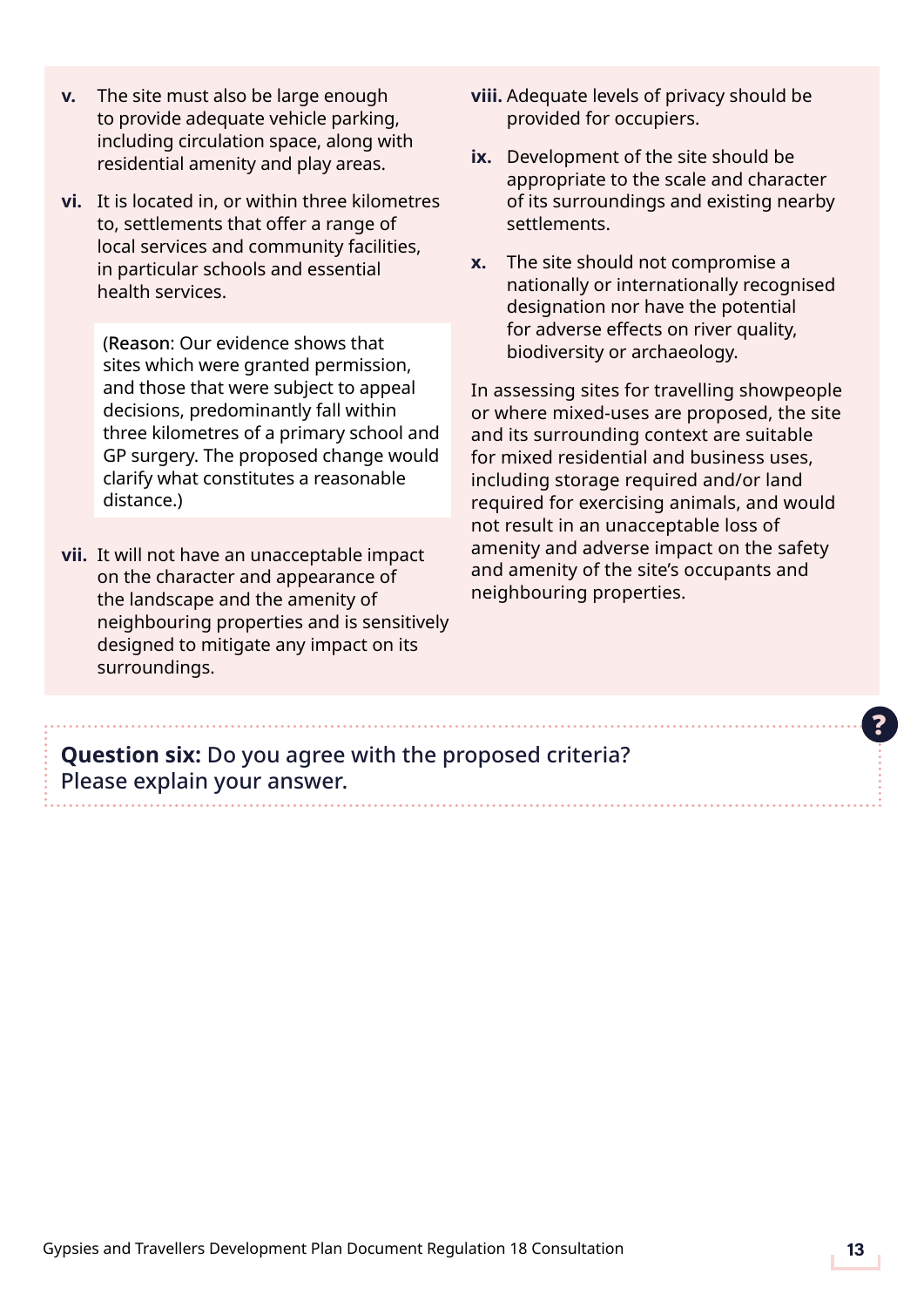#### **Site assessment criteria for emergency stopping sites**

Emergency stopping sites are sites with hardstanding, fence, gate, toilets and rubbish disposal. The GTAA recommends that we build three sites in line with the approved Emergency Stopping Places (ESP) Strategy<sup>1</sup>. This will ensure that they are available when needed.

The approved ESP Strategy includes the following assessment criteria to find suitable sites:

- **i.** Sites should avoid any adverse impact on local/national designations (such as conservation areas and Areas of Outstanding Natural Beauty). Sites should avoid any hazardous areas (such as flood zones, contaminated land).
- **ii.** The site must meet space requirements for internal road(s) and parking and circulation space, and fire safety standards. The site should have additional space for facilities such as waste disposal
- **iii.** The site should be near or adjacent to key travelling routes identified in the GTAA.
- **iv.** The site should not have a detrimental impact on the safe and efficient operation of the strategic/highway road network, including junctions and land within the ownership of Highways England and/or Wiltshire Council required for operational purposes.
- **v.** The candidate site must be serviced by an independent vehicular access point that adheres to the Highway Authority's guidance and standards in terms of safe entry and egress. The road to and from the site must be of sufficient quality and size to enable access onto and off the site by heavy vehicles such as trailers.
- **vi.** Access to candidate sites should avoid the need to use local roads within industrial areas, recognised commercial areas or housing areas. The site should not give rise to visual impacts or pollution on surrounding land uses and other receptors. Space for a clear barrier around the site is required to prevent unauthorised extension to the site.
- **vii.** Brownfield land is preferred over greenfield land. Where no brownfield land is available, greenfield land of poor agricultural quality (Grade 3b or poorer) is preferred.
- **viii.** All routes for vehicles on the site, and for access to the site, must allow easy access for emergency vehicles and safe places for turning vehicles.
- **ix.** The ease of commitment to bringing sites forward and the timing of land release.

**Question seven:** Do you agree with the proposed selection criteria for emergency stopping sites? Please explain your answer.

### **Question eight:** Do you have any further comments?

<sup>1</sup> Gypsy and Travellers Emergency Stopping Places Strategy (June 2018), approved by Wiltshire Council Cabinet on 3 July 2018 **<https://cms.wiltshire.gov.uk/ieListDocuments.aspx?CId=141&MId=11668>** , see item 255

**?**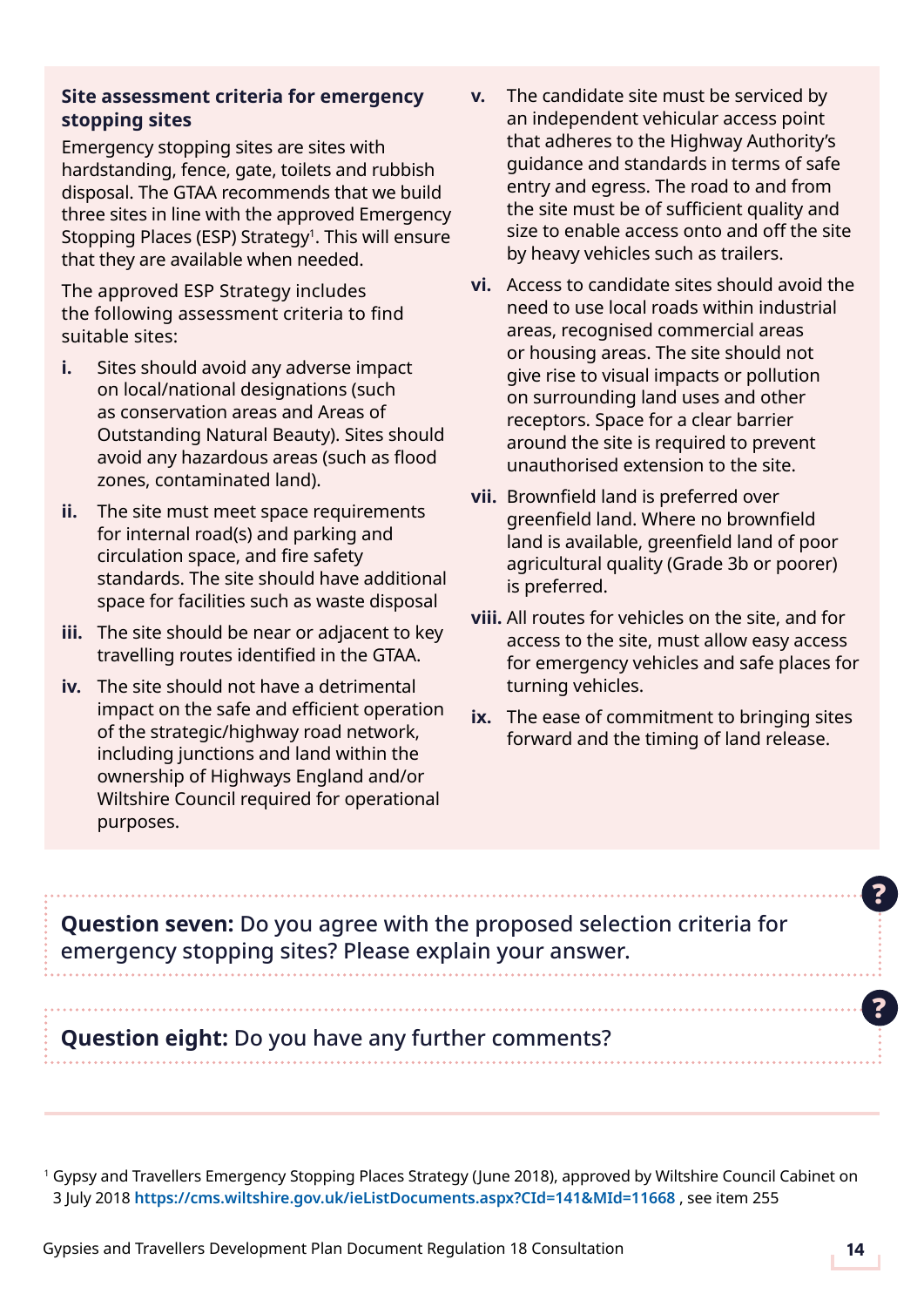### <span id="page-14-0"></span>**Call for sites**

We would also welcome any suggestions for land that might be suitable for new Gypsy and Traveller sites, whether you own the land or not. If you wish to submit land/sites for consideration, please complete the attached Call for Sites Form and return it to us.

**[www.wiltshire.gov.uk/media/722/Gypsy-and-Traveller-Call-for-Sites-Form/pdf/call-for-sites-form.pdf](https://www.wiltshire.gov.uk/media/722/Gypsy-and-Traveller-Call-for-Sites-Form/pdf/call-for-sites-form.pdf  )** 

Completed forms can be sent electronically via email, to **spatialplanningpolicy@wiltshire.gov.uk**  or posted to the following address:

**Spatial Planning, Economic Development & Planning, Wiltshire Council, County Hall, Trowbridge, BA14 8JN**

### **Next steps**

Following closure of this consultation we will consider your comments and draft the Plan for consultation in Autumn 2021, when there will be further opportunity to comment. Adoption of the Plan is programmed for Winter 2022.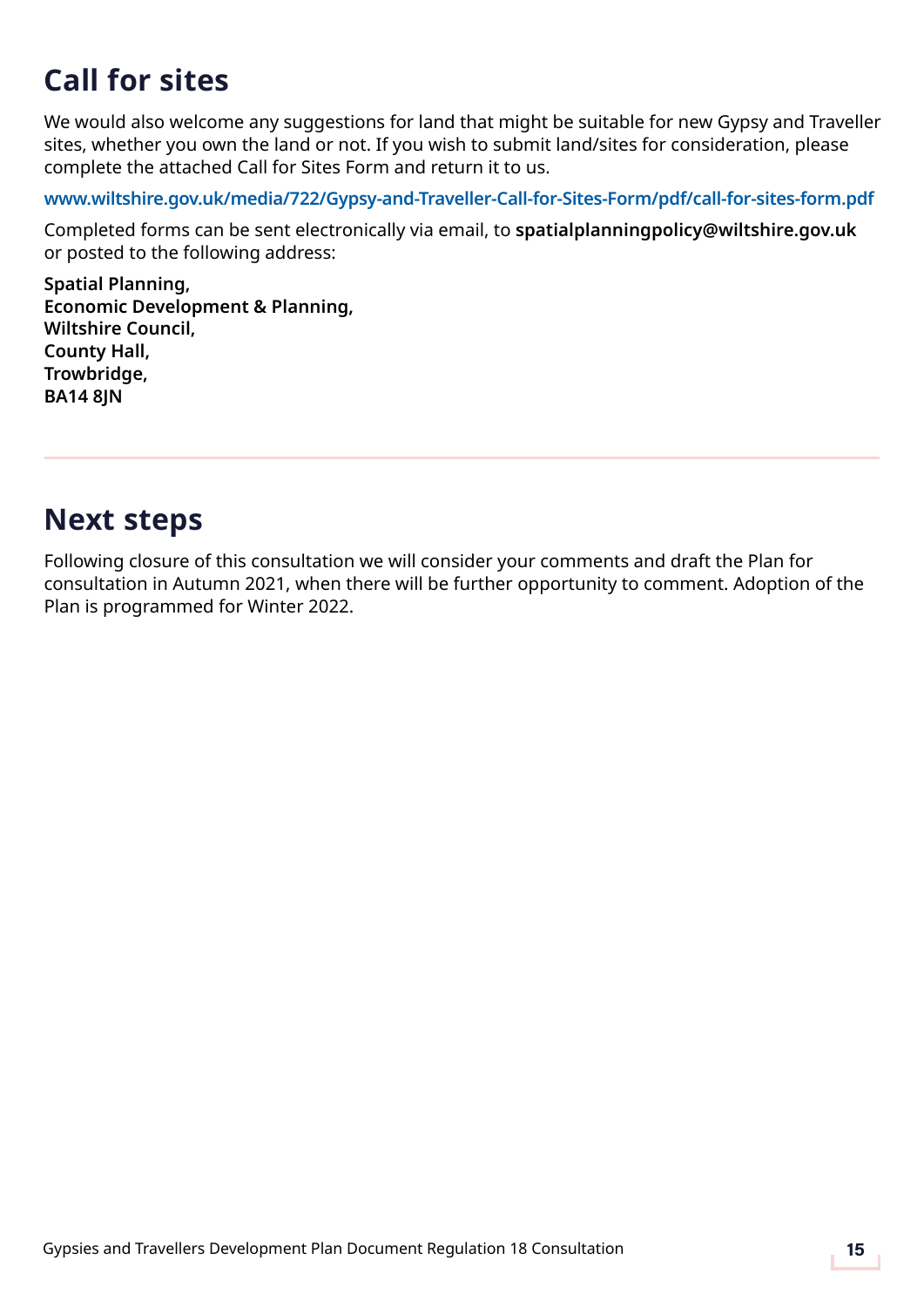## **Planning for Wiltshire's Gypsy and Traveller Communities Consultation Document**

All material within this document is copyright Wiltshire Council except where indicated otherwise and may not be used, copied, or reproduced without permission. All rights reserved.